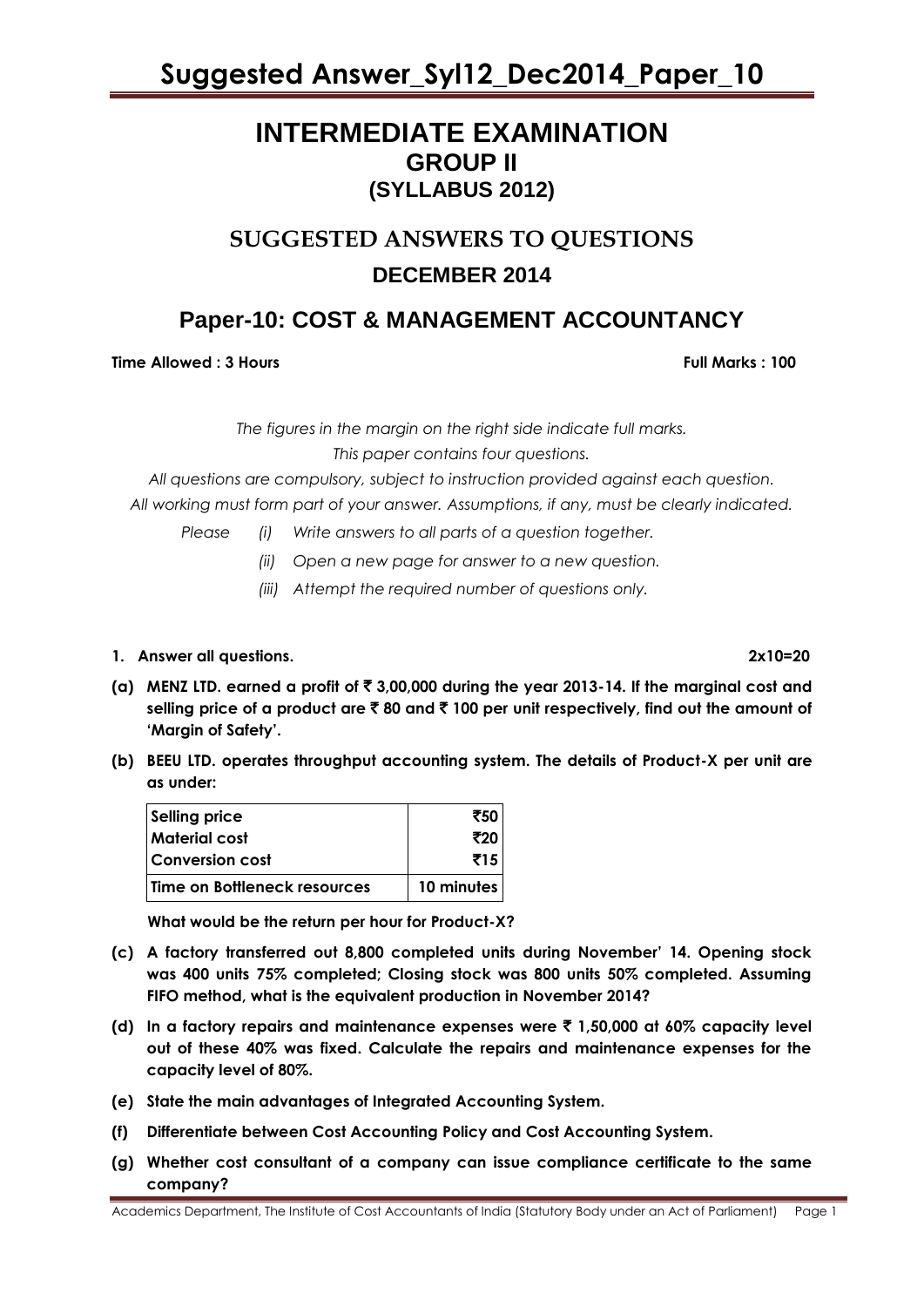- **(h) The cost (C) of a firm is given by the function C = 4X<sup>3</sup> + 8X<sup>2</sup> + 10x + 20, (where x is the output). Find the Average cost, Marginal cost, Average variable cost and Average fixed cost.**
- **(i) What is law of variable proportions?**
- **(j) MESCAB LTD. is operating in a perfectly competative market. The price elasticity of demand and supply of the product estimated to be 6 and 4 respectively. The equilibrium price of the product is** ` **120. If the Government imposes a specific Tax of** ` **10 per unit, what will be the new equilibrium price?**

#### **Answer: 1. (a)**

Margin of Safety = Profit / (P/V ratio) But P/Vv ratio= Contribution/Sales = 20/100 = 20% Hence, Margin of Safety =  $\bar{\tau}$  300000/ 0.20  $=$  ₹ 1500000

### **(b)**

Return per hour for Product-X

(Selling price - Material cost) / Time on bottleneck resource

=  $[(\overline{5} 50 - \overline{5}20)/10] \times 60 = \overline{5}180$  per hour

### **(c)**

Equivalent Production= 8800 - (400 x 0.75)+ (800 x 0.50) units

 $= 8800 - 300 + 400 = 8900$  units

### **(d)**

Machine shop expenses at 60% capacity level:

| Fixed      | $\sim 100$ | ₹ 150,000 x 40%    | $=$ ₹ 60,000 |
|------------|------------|--------------------|--------------|
| Variable - |            | ₹ 150,000 - 60,000 | $=$ ₹ 90,000 |
|            |            |                    | ₹ 150,000    |

The expenses for level of 80% of capacity:

 $= (90,000 \times 80/60) + 60,000 = ₹ 1,80,000$ 

#### **(e) The main advantages of integrated accounts are as follows:**

- (i) No need for Reconciliation: The question of reconciling costing profit and financial profit does not arise, as there is one figure of profit only.
- (ii) Significant saving in the clerical efforts, as only one set of books is maintained.
- (iii) Retrieving of information is easy and quick
- (iv) It is economical also as it is based in the concept of centralization of accounting function.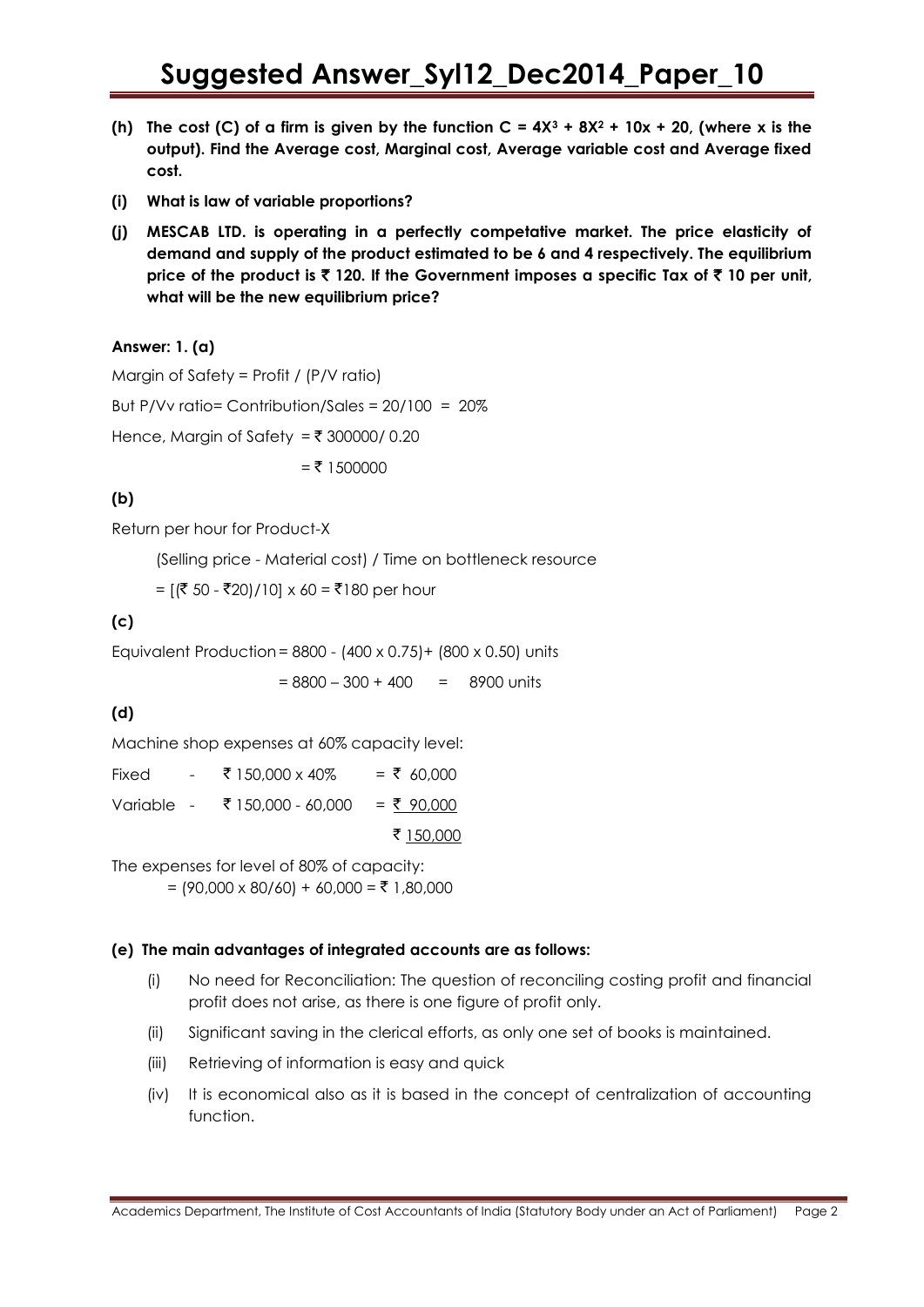### **(f) Difference between Cost Accounting policy and Cost Accounting system:**

Cost Accounting Policy of a company should state the policy adopted by the company for treatment of individual cost components in cost determination.

The cost accounting system of a company, on the other hand, would provide a flow of the cost accounting data/information across the activity flow culminating in arriving at the cost of final product/activity.

**(g)** A person who is a cost accountant as defined under the Rules can certify compliance report. It is immaterial whether he is also a cost consultant or rendering service in any other capacity.

**(h)**

 $C =$  Total cost =  $4x^3 + 8x^2 + 10x + 20$ 

Average cost =  $4x^2 + 8x + 10 + (20/x)$ 

Marginal cost =  $\frac{d(c)}{d(c)}$  $\frac{\Delta Q}{dx} = d \left( 4x^3 + 8x^2 + 10x + 20 \right) / dx = 12x^2 + 16x + 10$ 

Average variable  $\cos t = 4x^2+8x+10$ 

Average Fixed Cost= x 20

**(i)** In economics, the production function with one variable input is illustrated well-known law of variable proportions. The law of variable proportions is one of the fundamental laws of economics. It has also been called as the law of diminishing marginal returns (also sometimes known as law of Diminishing Marginal Productivity). Law of variable proportion shows the input-output relationship or production function with one factor variable while other factors of production are kept constant.

**(j)** Distribution of tax burden between buyers and sellers is in Ratio of elasticity of supply to elasticity of demand.

Thus tax burden borne by the Buyers =  $10 \times 4/10 = ₹4$ .

If the tax burden borne by buyer is ₹4 now equilibrium price will be  $\bar{\xi}$ (120+4) = ₹ 124.

### **2. Answer** *any two* **questions (Carrying 20 marks each):**

**(a) (i) The following information pertains to labour force of UDHHAMI LTD. engaged in a week of November 2014 for a JOB-PH.**

|                                      | <b>Skilled</b> | Semi-skilled | <b>Unskilled</b> | Total |
|--------------------------------------|----------------|--------------|------------------|-------|
| No. of workers in standard gang:     | 16             | 12           |                  | -36   |
| Standard rate per hour ( $\bar{z}$ ) | 60             | 30           | 10               |       |
| No. of workers in actual gang:       |                |              |                  |       |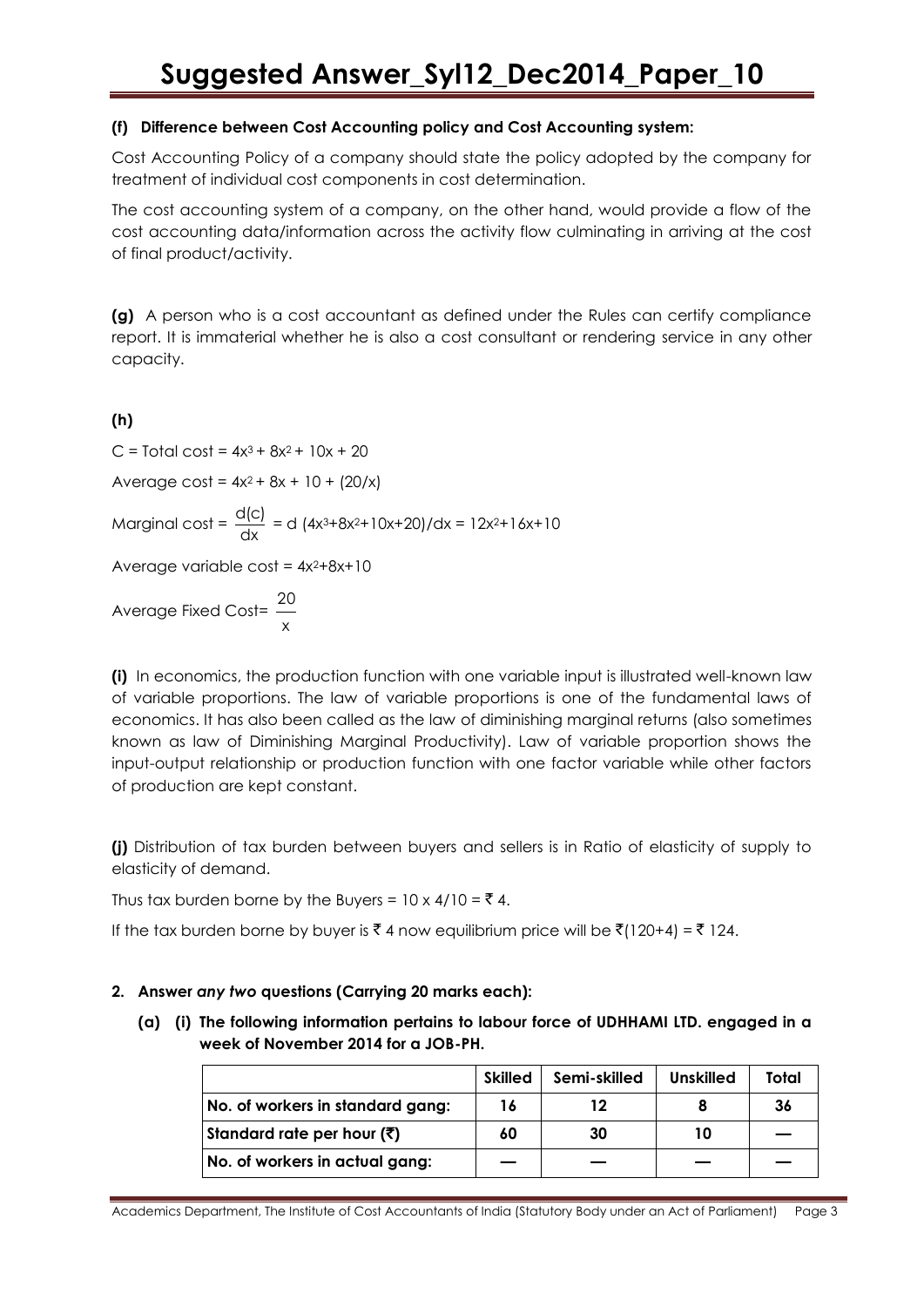| Actual rate per hour $(\bar{\bar{\mathbf{x}}})$ |  |  |
|-------------------------------------------------|--|--|

**In a 40 hours week, the gang produced 1080 standard hours. The actual number of semi-skilled workers is two times of the actual number of unskilled workers. Total number of actual workers are same as standard gang. The rate variance of semi-skilled workers is** ` **6400 (F).**

**You are required to find the following:**

- **(a) The actual number of workers/labours in each category.**
- **(b) Labour gang (mix) variance.**
- **(c) Labour sub-efficiency variance.**
- **(d) Labour rate variance.**
- **(e) Labour cost variance. [(2+1x4)+4]=10**
- **(ii) BATRON LTD., a contractor commences the contract No. HB-108 on 1st July, 2013. The details about the contract for the year ending 31st March, 2014 were following:**

 $\mathbf{r}$ 

|                                            | w         |
|--------------------------------------------|-----------|
| <b>Contract Price</b>                      | 3,000,000 |
| Materials issued                           | 800,000   |
| Material transferred from contract no. 101 | 50,000    |
| Wages paid                                 | 631,000   |
| <b>Wages outstanding</b>                   | 35,000    |
| Supervisor's Salary                        | 180,000   |
| Establishment Exp.                         | 41,000    |
| <b>Plant Issued</b>                        | 1,000,000 |

**Material costing** ` **15,000 was sold for** ` **11,000 and plant costing** ` **80,000 returned to stores on 31st December, 2013.**

**A crane costing** ` **2,000,000 has been on the contract site for 73 days. Its working life is estimated at 6 years and its scrap value at** ` **110,000. Depreciation on plant is to be charged @15% per annum. Up to 31st March, 2014, 3/4(Three-fourth) of the contract was completed but architect's certificate has been issued covering 2/3 of the contract price and 15,00,000 had been received in cash on account.**

**Required:**

- **(a) Prepare the Contract No. HB-108 Account for the year ended March 31, 2014.**
- **(b) State as to how much Profit should be credited to Profit and Loss Account for the year ended March 31, 2014. (8+2)=10**
- **(b) (i) BHUMIKA LTD. a manufacturing company, presently sells an equipment for**  `**75,000. Increase in prices of labour and material cost are anticipated to the extent of 20% and 10% respectively. At present material cost represents 40% of**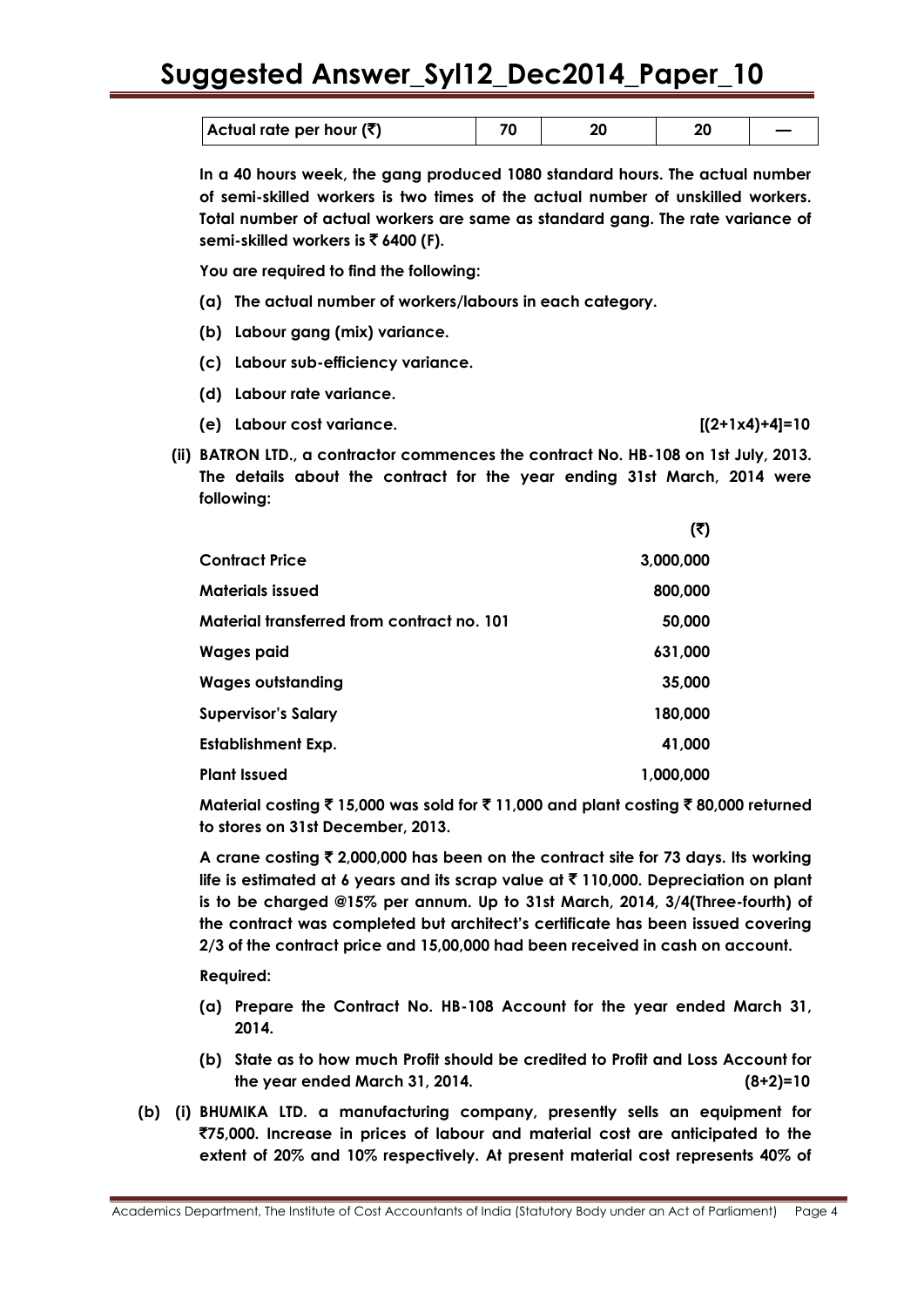**cost of sales and labour cost 30% of cost of sales. The remaining relates to overheads.**

**If the existing selling price is retained, despite the increase in labour and Material prices the company would face a 20% decrease in the existing amount of Gross Profit on the equipment.**

**Required:**

- **(a) Prepare a statement of Profit and Loss per unit of equipment at present.**
- **(b) Compute the new selling price and cost of sales to produce the same percentage of profit to cost of sales as before. (4+3+3)= 10**
- **(ii) DKB FACTORY LTD. has a key resource (bottleneck) of facility AX which is available for 58000 minutes per week.**

**Budgeted factory costs and data op two products P and Q are shown below:**

| Product | Selling Price/<br>Unit $(\overline{\tau})$ | <b>Material Cost</b><br>per unit $(\vec{\tau})$ | <b>Time facility</b><br>АX |
|---------|--------------------------------------------|-------------------------------------------------|----------------------------|
|         | 50.00                                      | 32.00                                           | <b>6 Minutes</b>           |
| Q       | 50.00                                      | 26.00                                           | 12 Minutes                 |

**Budgeted factory costs per week:**

|                     | (₹)   |
|---------------------|-------|
| Direct labour       | 48000 |
| Indirect labour     | 23650 |
| Power               | 3150  |
| <b>Depreciation</b> | 40500 |
| <b>Space costs</b>  | 14400 |
| <b>Engineering</b>  | 6300  |
| Administration      | 9000  |

**Actual production during the last week is 7300 units of product P and 1050 units of product Q. Actual factory cost was ₹ 145000.** 

**You are required to calculate:**

- **(1) Total factory costs (TFC).**
- **(2) Cost per factory Minute.**
- **(3) Return per factory Minute for both products.**
- **(4) TA ratios for both products.**
- **(5) Throughput cost per week.**
- **(6) Efficiency ratio. (1½+1+2+2+2+1½)=10**
- **(c) (i) The following data extracted from the records of DHOORA LTD. are given to you:**

| <u>  Particulars</u> | Year 2013-14                                   |                          |  |
|----------------------|------------------------------------------------|--------------------------|--|
|                      | First six<br>months $(\bar{\bar{\mathbf{x}}})$ | Second six<br>months (₹) |  |
|                      |                                                |                          |  |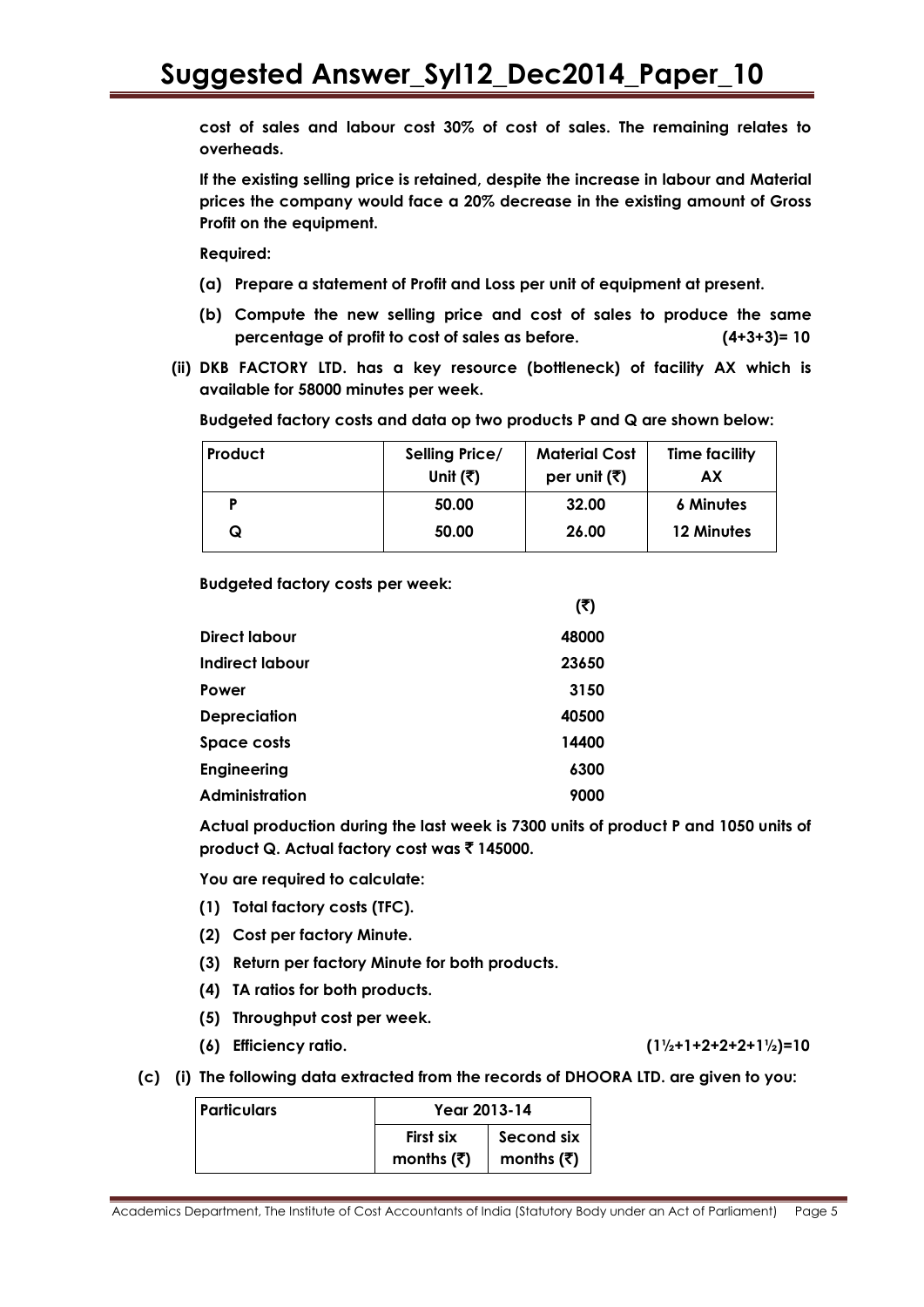| <b>Cost of sales</b> | 10,50,000    | 15,30,000 |
|----------------------|--------------|-----------|
| Profit/Loss (-)      | $(-)$ 50,000 | 2,70,000  |

**You are required to calculate for the year 2013-14:**

- **(1) P/V Ratio**
- **(2) Fixed cost**
- **(3) BEP**
- **(4) The amount of profit where sales are** ` **25,00,000**
- **(5)** Amount of sales required to earn a profit of  $\bar{\tau}$  6,50,000
- **(6) Amount of sales required to earn a profit of 25% on cost. (2+1+1+1+l1+2)=8**
- **(ii) DEFALI LTD. wishes to prepare cash budget for the period of December, 2014 to March, 2015. The Budgeted/Estimated Revenue and Expenses for the said period extracted from the records of the Company are as follows:**

**(Amount in** ` **Lakh)**

| <b>Months</b>      | <b>Total</b>  | <b>Purchases</b> | <b>Wages</b> | <b>Expenses</b> |
|--------------------|---------------|------------------|--------------|-----------------|
|                    | <b>Salses</b> | (Materials)      |              | (Overheads)     |
|                    | (₹)           | (₹)              | (3)          |                 |
| September, 2014    | 80            | 45               | 20           | 4               |
| October, 2014      | 80            | 50               | 22           | 5               |
| November, 2014     | 75            | 52               | 18           | 6               |
| December, 2014     | 90            | 60               | 20           | 6               |
| January, 2015      | 85            | 40               | 18           | 8               |
| February, 2015     | 80            | 35               | 15           | 9               |
| <b>March, 2015</b> | 95            | 46               | 24           | 9.5             |

**You are further informed that:**

- **(i) 20% of purchases and the 30% of sales are for cash;**
- **(ii) Realisation is made from debtors 30% in the month of sale, 50% in the month of following that and the balance in the month after that;**
- **(iii) The credit purchases are paid of regularly after one month;**
- **(iv) Wages are paid half monthly;**
- **(v) Rent of** ` **50,000 per month included in expenses is paid monthly and remaining expenses are paid half monthly;**
- **(vi) Cash and bank balance as on 1st December, 2014 was** `**10,00,000 and the company wants to keep it at the end of every month below** `**10,00,000 but not less than** ` **9,00,000, the excess cash being put in fixed deposit in multiples of** `**1,00,000.**

**Required:**

**Prepare A CASH BUDGET for the four months ending March 31, 2015.**

**3+3+2+(2+1+1)=12**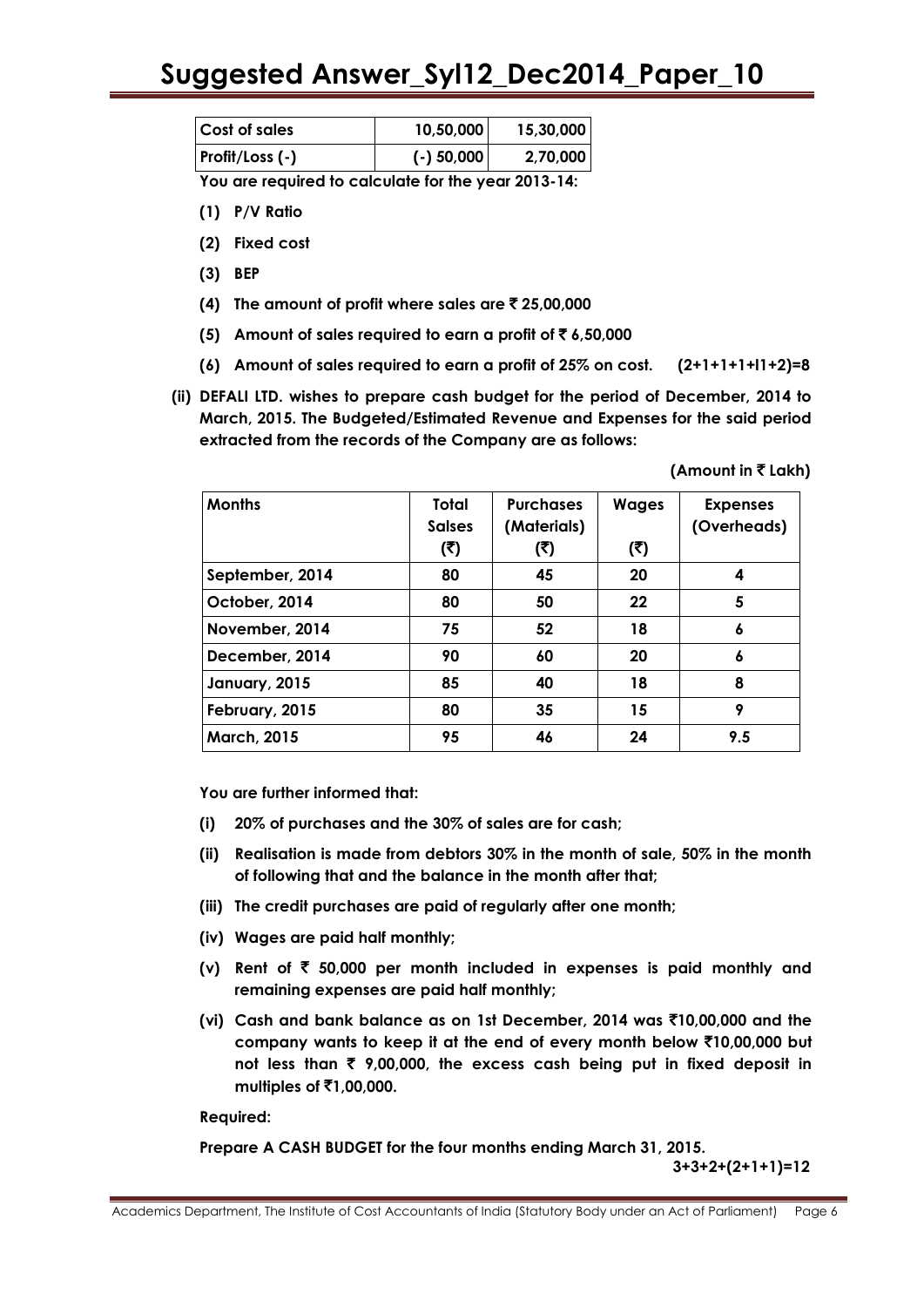### **Answer: 2. (a)**

**Working Notes:**

#### **UDHHAMl LTD.**

(i) Actual No. of workers:

Rate variance = AH (SR-AR) Rate variance for semi-skilled workers = AH (30-20) =  $\bar{z}$  6400 (F)  $AH = 6400/10 = 640$  hours of semi-skilled workers Actual semi skilled = 2x Actual unskilled workers = 640 hours Actual unskilled = 640/2 = 320 hours Actual skilled hours = Total actual hours - (Semi skilled+ unskilled)  $= 36x40 - (640+320) = 1440 - (640 + 320)$  $= 480$  hours Hence, Actual No. of workers = skilled: 480/40 = 12

Semi skilled: 640/40 = 16 and unskilled: 320/40 = 8 workers

(ii) Total standard hours:

Skilled- 30x16 - 480 hrs: semi skilled - 30x12 = 360 hours and

Unskilled - 30x8 = 240 hrs = Total 1080 hours

- (iii) Weekly standard gang hours = 1080/36 = 30 hours
- (iv) Revised standards hrs (RSH)

Skilled - 1440 x (480/1080) = 640 hours; semi skilled- 1440x(360/1080) = 480 hrs. Unskilled – 1440 x (240/1080) = 320 hour

| $TSC = SR \times SH$       |           | $TAC = AR \times AH$  | $SR \times RSH$  | $SR \times AH$   |
|----------------------------|-----------|-----------------------|------------------|------------------|
| Skilled: 60 x 480          | $= 28800$ | $70x480 = 33600$      | $60x640 = 38400$ | $60x480 = 28800$ |
| l Semi skilled: 30 x 360 l | $=10800$  | $20\times640 = 12800$ | $30x480 = 14400$ | $30x640 = 19200$ |
| l Unskilled: 10 x 240.     | $= 2400$  | $20x320 = 6400$       | $10x320 = 3200$  | $10x320 = 3200$  |
| Total                      | 42000     | 52800                 | 56000            | 51200            |

Labour Gang (Mix) variance = SR (RSH-AH) or (SR x RSH)- (SRxAH)

= 56000-51200 = ₹ 4800 (FAV)

Labour sub-efficiency variance =  $SR$  (SH-RSH) or (SR x SH) - (SR x RSH)

 $= 42000 - 56000 = ₹ 14000 (ADV)$ 

Labour rate variance =  $AH$  (SR-AR) or ( $AH \times SR$ ) - ( $AH \times AR$ )

 $= 51200 - 52800 = ₹ 1600 (ADV)$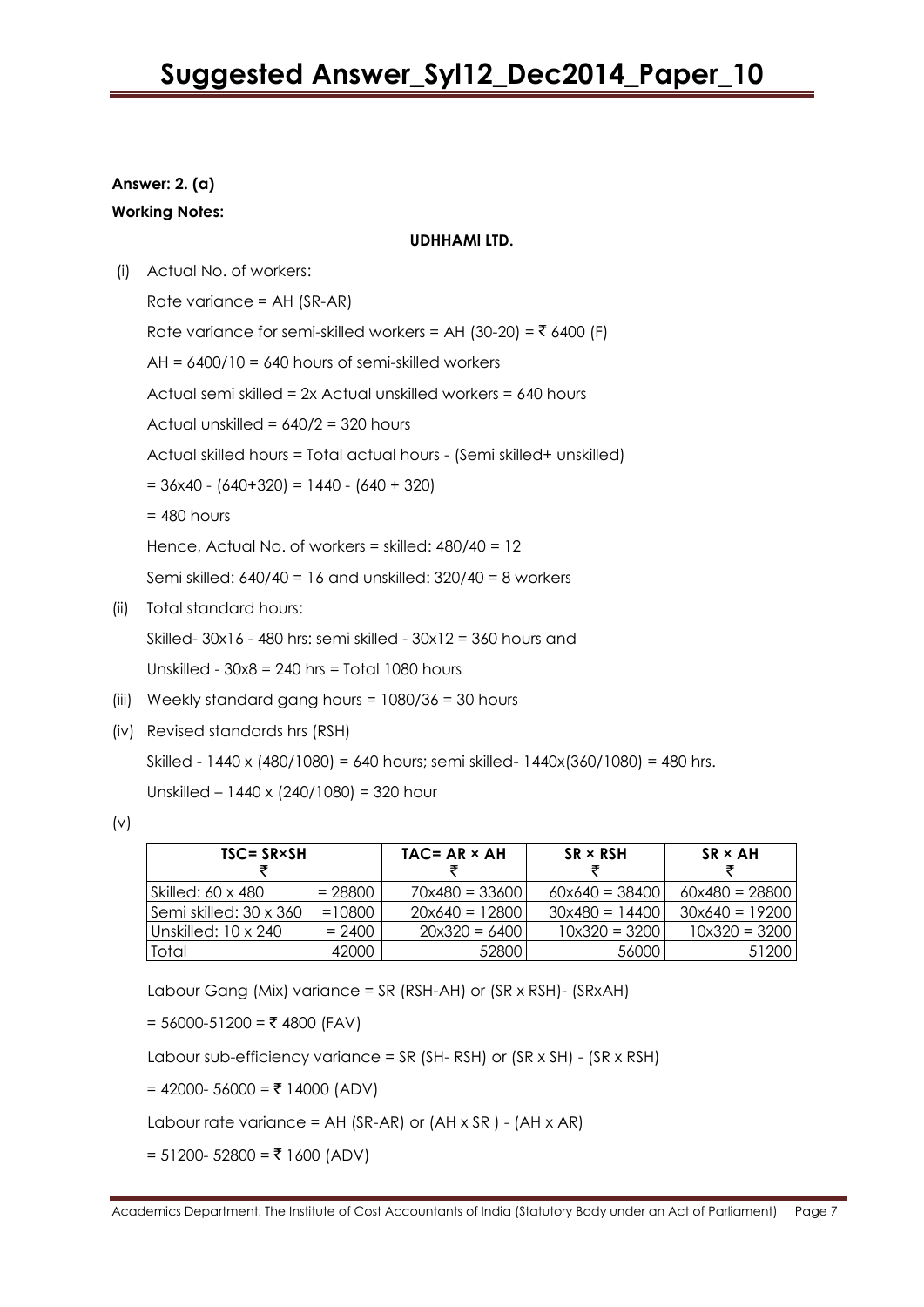Labour cost variance = TSC-TAC or (SRxSH) - (AR x AH)

= ₹ 42000- ₹ 52800 = ₹ 10800 (ADV)

#### **BATRON LTD.**

#### **Contract No. HB-108 Account for the your ended March 31, 2014**

|    | Particulars               | ₹         |    | Particulars                  | ₹         |
|----|---------------------------|-----------|----|------------------------------|-----------|
| To | Materials issued          | 8,00,000  | By | Bank A/c (Material sold)     | 11,000    |
| Τo | Material transferred from | 50,000    | By | Profit and Loss A/c (Loss on | 4,000     |
|    | contract no. 101          |           |    | sale of material             |           |
| Tо | Wages paid                | 6,31,000  | Bv | Plant returned               | 74,000    |
| To | Wages outstanding         | 35,000    | Bv | Plant at site                | 8,16,500  |
| To | Supervisor's Salary       | 1,80,000  | By | W.I.P. A/c                   |           |
| To | Establishment Exp.        | 41,000    |    | Value of work certified      | 20,00,000 |
| To | Plant issued              | 10,00,000 |    | Cost of work uncertified     | 1,57,875  |
| To | Crane depreciation        | 63,000    |    |                              |           |
| To | Notional profit c/d       | 2,63,375  |    |                              |           |
|    |                           | 30,63,375 |    |                              | 30,63,375 |
| To | Profit & Loss A/c         | 1,31,687  | Bv | Notional profit b/d          | 2,63,375  |
| To | W.I.P. A/c (Reserve)      | 1,31,688  |    |                              |           |
|    |                           | 2,63,375  |    |                              | 2,63,375  |

#### **Working Notes:**

- (i) Cranes depreciation =  $(2000000 110000) / 6$  X 73/365 = ₹ 63000
- (ii) Value of the plant returned to store on 31st December, 2013: Cost of plant returned on  $1/7/13$   $\qquad$  80,000 Less: Depreciation from 1/7/13 to 31/12/13 = (80000X15/100) x 6/12 ₹ 6,000

₹74,000

(iii) **Plant at site** on 31/3/14 = 10,00,000- 80,000

= 9,20,000 - Dep. 9,20,000 X 15/100 X 9/12

 $= 9,20,000 - 1,03,500 = ₹ 8,16,500$ 

(iv) **Value of work certified** = 30,00,000 X  $2/3 = ₹ 20,00,000$ 

### (v) **Cost of work uncertified:**

Total cost upto 31/3/14 = 8,00,000+50,000+6,31,000+35,000+1,80,000+41,000

+ 10,00,000+63,000-11,000-4,000-74,000-8,16,500

 $=$  ₹ 18,94,500

Work completed upto  $31/3/14 = 3/4$  but work certified = 2/3

So, work uncertified = 3/4 -2/3= (9-8)/12 = 1/12

Hence, cost of work uncertified =  $18,94,500 \times 1/12 = ₹ 1,57,875$ 

(vi) **Profit transferred to P/L A/c** = Notional profit x 2/3 x (cash received/work certified)

 $=$  ₹ 2,63,375 X 2/3 X (15,00,000 / 20,00,000)

 $=$  ₹ 1,31,687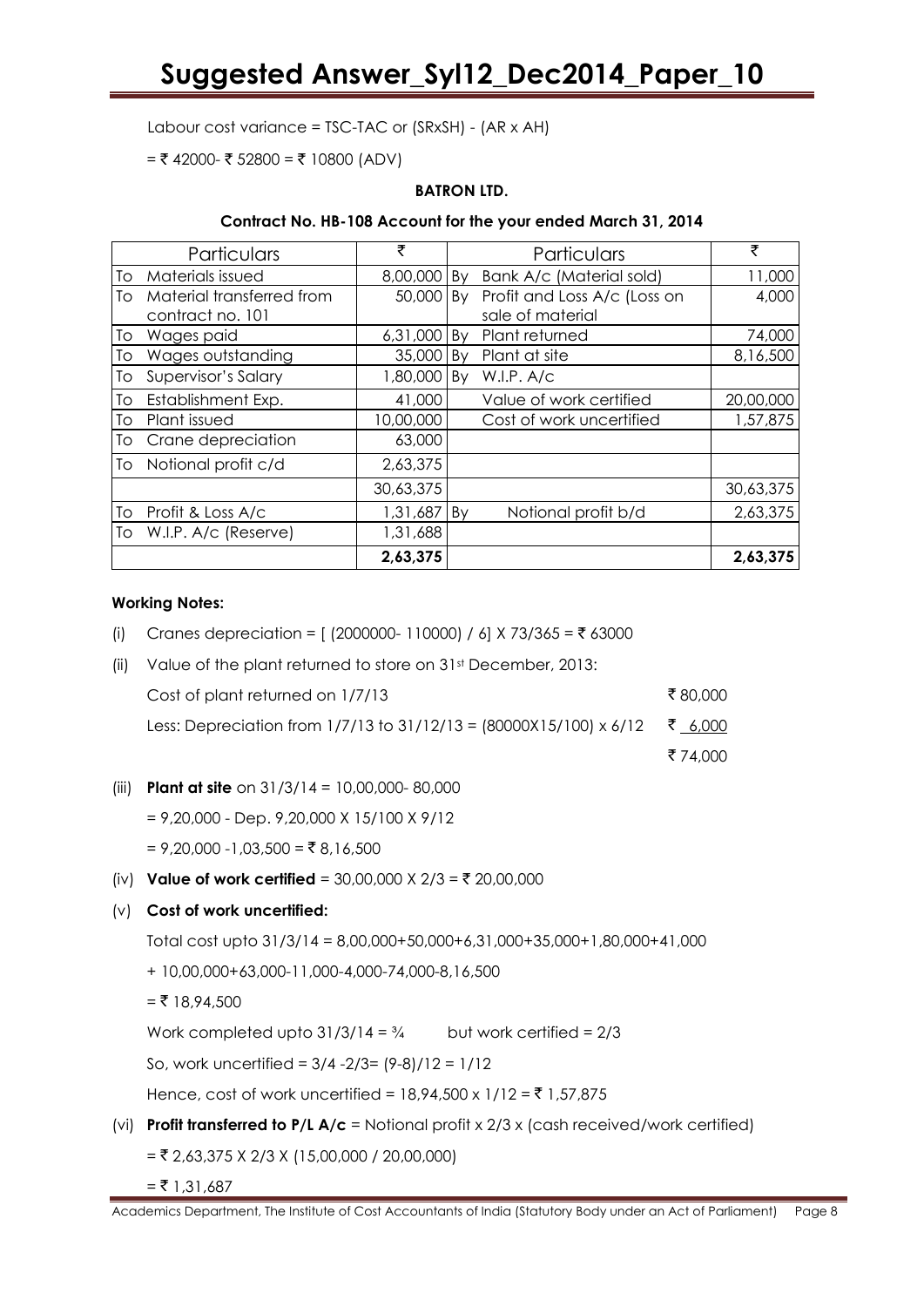### **2 (b) (i)**

**BHUMIKA LTD.**

### **Working :**

Let X and Y be the cost and profit respectively. X+Y = 75000 Eq. no. ....(1) Material  $40\%$  of  $X = 0.40X$ Labour =  $30\%$  of  $X = 0.30X$ Overheads = 30% ofX = 0.30 **X After increase of cost:**  $\text{Material} = 0.40 \times \text{X} 1.10 = 0.44 \times$ Labour =  $0.30 \times x 1.20 = 0.36 \times x$ Overheads  $= 0.30 X$  $= 1.10X$  $Profit = Yx (1-0.20) = 0.80 Y$  $\therefore$  New Equation 1.10X + 0.80 Y = 75000 E.q No. ...(2) Multiplying Eq. (1) by 0.80, 0.80 X+0.8 y = 60000 E.q No. ...(3) Subtracting Eq. No. (3) from Eq. No. (2) We, get,  $0.30$  X= 15000  $X=(15,000/0.30) = ₹ 50,000$  $Y = 75,000 - 50,000 = ₹ 25,000$ **(a) Statement of cost & profit per unit at present:** ` Material = 50000x0.40 = 20,000  $L$ abour = 50000x0.30 = 15.000 Overheads = 50000x0.30 = 15,000 50,000 (+) Profit @ 50% of cost of sale 25,000 Existing selling price 75,000 **(b) Statement showing the new selling price to get same percentage of profit:**  $Material = 20,000x1.10 = 22,000$ Labour =  $15,000x1.20$  =  $18,000$ 

 $Overheads$  = 15,000 Cost of sales 55,000

 $(+)$  Profit @ 50% of cost of sales 27,500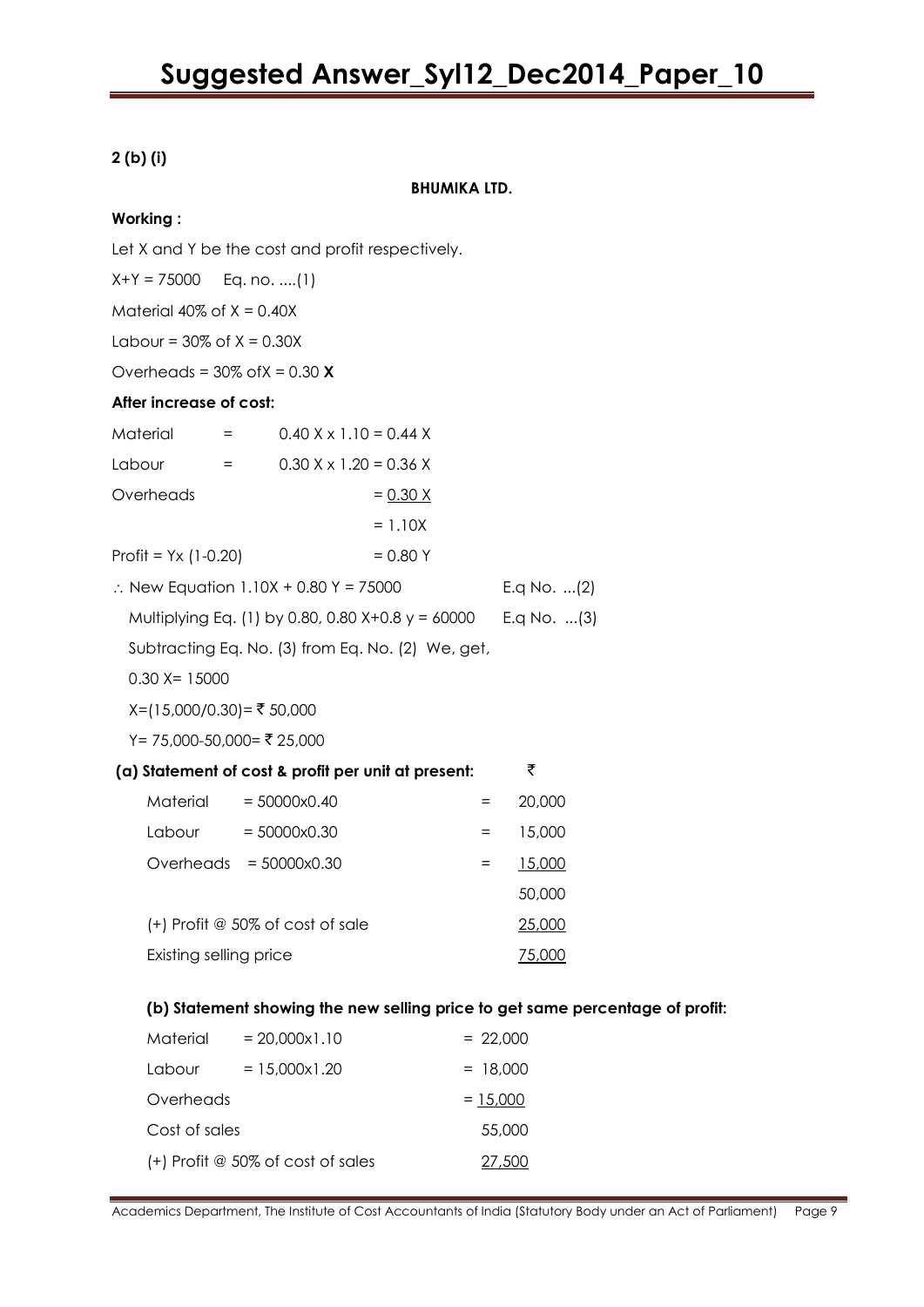New selling price 82,500 **2 (b) (ii) DKB FACTORY LTD.** (1) Total factory costs = Total of all costs except materials.  $=$  ₹ 48000+₹ 23650+ ₹ 3150+ ₹ 40500+ ₹ 14400 + ₹ 6300+ ₹ 9000 = ₹ 145000 (2) Cost per factory minute= Total factory cost / Minutes available  $=$  ₹ 145000 / 58000 = ₹ 2.50 (3) (a) Return per bottleneck for product.  $P = \frac{\text{Selling Price} - \text{Material cost}}{\text{Mixture size of the Hence.}}$ Minutes in bottleneck ÷, =  $(50-32) / 6 = ₹ 3.00$ (b) Return per bottleneck minute for product  $Q = \frac{\text{Selling Price} - \text{Material cost}}{\text{Minutes in bottleneck}}$ Minutes in bottleneck =  $(50-26)/12 = ₹ 2.00$ (4) Throughput Account (TA) Ratio for Product  $P = \frac{Return per Minute}{Cost per Minute}$ Cost per Minute  $= (3/2.50) = ₹ 1.20$ Throughput Accounting (TA) Ratio for Product  $Q = \frac{Return per Minute}{Cost post Minuto}$ Cost per Minute =  $(2.00/2.50) = ₹ 0.80$ 

Based on the review of the TA ratios relating to two products, it is apparent that if we only made Product Q the enterprise would suffer a loss, as its TA ratio is less than 1.

Advantage will be achieved, when product P is made.

(5) Standard minutes of throughput for the week:

 $=$  [7300x6] + [ 1050x12] = 43800+12600= 56400 minutes. THROUGH PUT COST PEP WEEK:  $56400 \times \overline{5}$  2.5 = ₹ 141000 = ₹ 141000

(6) Efficiency % = (Throughput cost/ Actual TFC) %

 $=$  (₹ 141000/₹ 145000) x 100

 $= 97.24%$ 

The bottleneck resource of facility AX is available for 58000 minutes per week but produced only 56400 standard minutes. This could be due to:

- (a) The process of a "wandering" bottleneck causing facility AX to be underutilized
- (b) inefficiency in facility AX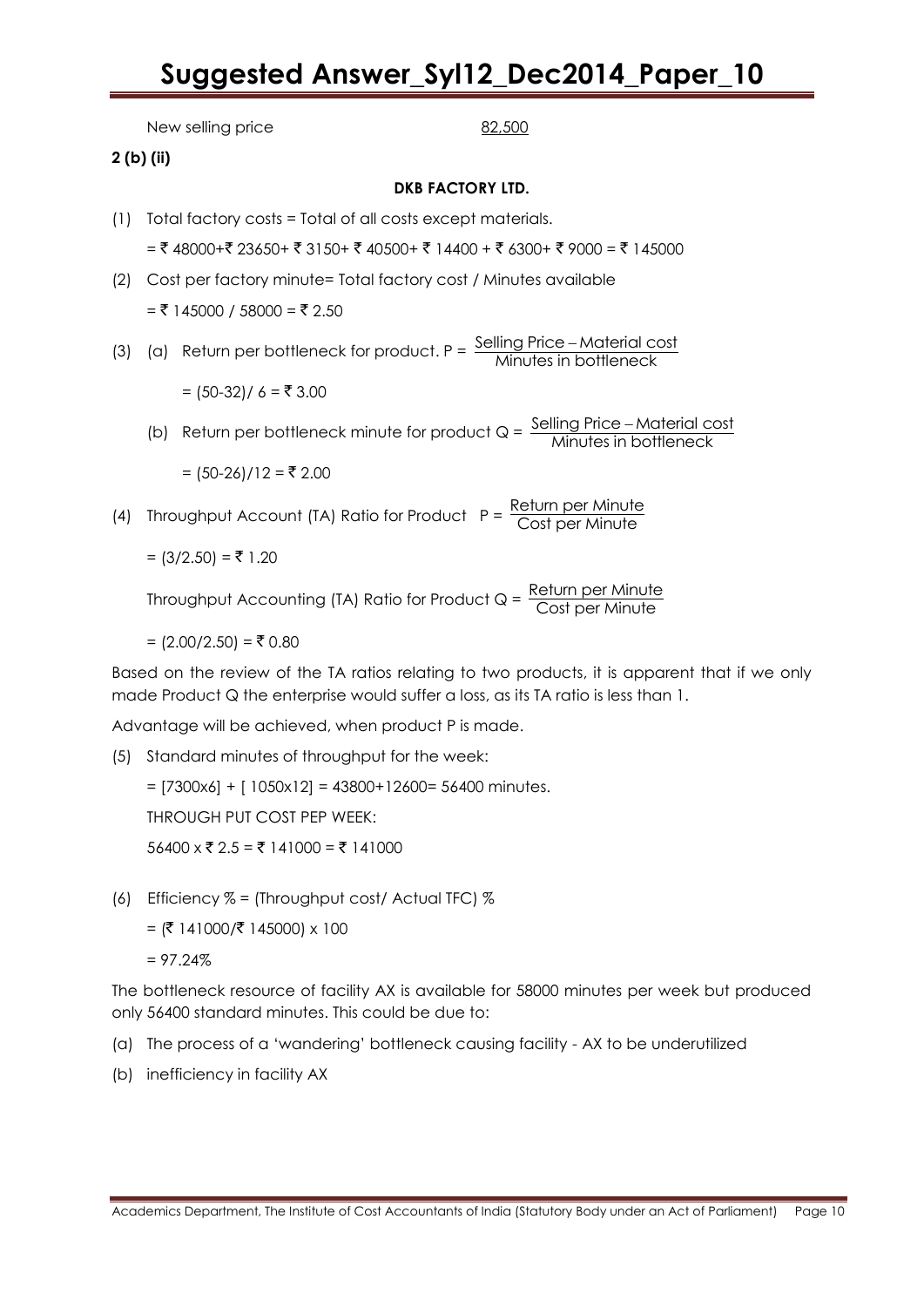### **2 (c) (i):**

### **DHOORA LTD.**

(i)  $P/V$  ratio =  $\frac{Change \text{ in profit}}{Change \text{ in sales}} \times 100$ 

Sales for first 6 months = 10,50,000 - 50,000 = ₹ 10,00,000 Sales for last 6 months = 15,30,000 + 2,70,000 = ₹ 18,00,000

$$
P/V \text{ ratio} = \frac{2,70,000 - (-50,000)}{18,00,000 - 10,00,000} \times 100
$$

$$
= \frac{3,20,000}{8,00,000} \times 100 = 40\%
$$

- (ii) Fixed cost for the year 2013-14:
	- = (Total sales x P/V Ratio) Profit
	- $= (2800000 \times 40\%) 220000$
	- $=$  ₹ 900000

(iii) 
$$
BEP = \frac{Fixed \cos t}{P/V \text{ Ratio}} = \frac{9,00,000}{40\%} = ₹ 22,50,000
$$

(iv) Profit at sales of  $\overline{\xi}$  25,00,000:

 $= 25,00,000 \times 40\% - 9,00,000$ 

 $= 10,00,000 - 9,00,000 =$ ₹ 1,00,000

(v) Required sales to earn a profit of  $\bar{\bar{\xi}}$  6,50,000

Required Sales = F P 9,00,000 6,50,000  $\frac{F+P}{P \mid V \text{ Ratio}} = \frac{9,00,000+6}{40\%}$ 

$$
= \frac{15,50,000}{40\%} = ₹ 38,75,000
$$

(vi) Required sales to earn a profit of 25% on cost or 20% on sales:

Let "x" be required sales

Req. Sales =  $\frac{F+P}{P+V+P}$ P / V Ratio  $\pm$  $X = \frac{9,00,000 + 0.2 \times 10^{17}}{400}$ 40%  $^{+}$ 

or  $0.4 x - 0.2 x = 9,00,000$  or  $0.2x = 9,00,000$ Or  $x = \overline{x}$  45,00,000: Hence, required sales to earn a profit of 25% on Cost will be ₹ 45,00,000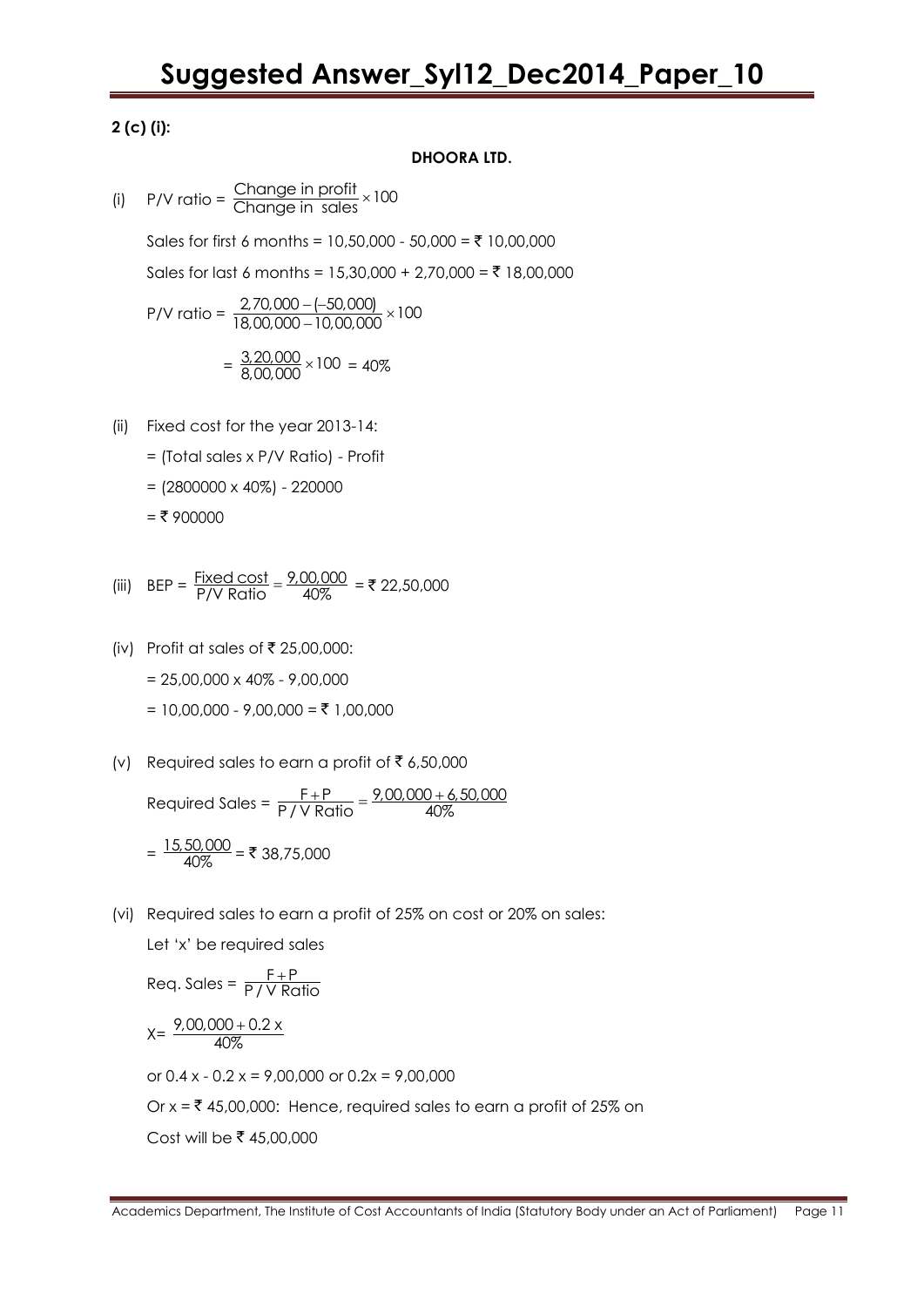### **2 (c) (ii)**

### **DEFALI LTD.**

### **Cash Budget for four months ended March 31, 2015**

| (Amount in $\bar{z}$ lakh) |  |  |
|----------------------------|--|--|
|----------------------------|--|--|

| <b>Particulars</b>             | December, 14<br>₹ | January, 15 | February, 15 | March, 15 |
|--------------------------------|-------------------|-------------|--------------|-----------|
| Opening cash & bank balance    | 10.00             | 9.75        | 9.10         | 9.25      |
| Add: Receipts                  |                   |             |              |           |
| Cash Sales                     | 27.00             | 25.50       | 24.00        | 28.50     |
| <b>Collection from Debtors</b> | 56.35             | 59.85       | 59.15        | 59.85     |
| Cash available (A)             | 93.35             | 95.10       | 92.25        | 97.60     |
| Payments:                      |                   |             |              |           |
| Cash Purchases                 | 12.00             | 8.00        | 7.00         | 9.20      |
| Payment to creditors           | 41.60             | 48.00       | 32.00        | 28.00     |
| Wages                          | 19.00             | 19.00       | 16.50        | 19.50     |
| Rent                           | 0.50              | 0.50        | 0.50         | 0.50      |
| <b>Expenses</b>                | 5.50              | 6.50        | 8.00         | 8.75      |
| <b>Total payments (B)</b>      | 78.60             | 82.00       | 64.00        | 65.95     |
| Surplus: (A-B)                 | 14.75             | 13.10       | 28.25        | 31.65     |
| Less: Fixed Deposits           | 5.00              | 4.00        | 19.00        | 22.00     |
| Closing Cash& Bank Balance     | 9.75              | 9.10        | 9.25         | 9.65      |

#### **Working Note:**

(i) Calculation of Cash Sales and amount realized from Debtors:

|                     |                |                |                 |         |                |                |         | (Amount in ₹ Lakh) |       |
|---------------------|----------------|----------------|-----------------|---------|----------------|----------------|---------|--------------------|-------|
| Month               | Total<br>Sales | Cash<br>Sales  | Credit<br>Sales | 2014    |                |                | 2015    |                    |       |
|                     |                |                |                 | October | November       | December       | January | February           | March |
| 2014<br>Oct<br>Nov. | 80.00<br>75.00 | 24.00<br>22.50 | 56.00<br>52.50  | 16.80   | 28.00<br>15.75 | 11.20<br>26.25 | 10.50   |                    |       |
| Dec.                | 90.00          | 27.00          | 63.00           |         |                | 18.90          | 31.50   | 12.60              |       |
| 2015<br>Jan.        |                | 85.00 25.50    | 59.50           |         |                |                | 17.85   | 29.75              | 11.90 |
| Feb.                |                | 80.00   24.00  | 56.00           |         |                |                |         | 16.80              | 28.00 |
| Mar.                | 95.00          | 28.50          | 66.50           |         |                |                |         |                    | 19.95 |
| Total               |                |                |                 |         | 43.75          | 56.35          | 59.85   | 59.15              | 59.85 |

#### (Amount in  $\bar{\tau}$  Lakh)

| (ii) | Payment of wages               | Dec'<br>14 | Jan'  | Feb'<br>15 | Mar   |
|------|--------------------------------|------------|-------|------------|-------|
|      | 1/2 of preceeding month        | 9.00       | 10.00 | 9.00       | 7.50  |
|      | $\frac{1}{2}$ of current month | 10.00      | 9.00  | 7.50       | 12.00 |
|      |                                | 19.00      | 19.00 | 16.50      | 9.50  |
|      |                                |            |       |            |       |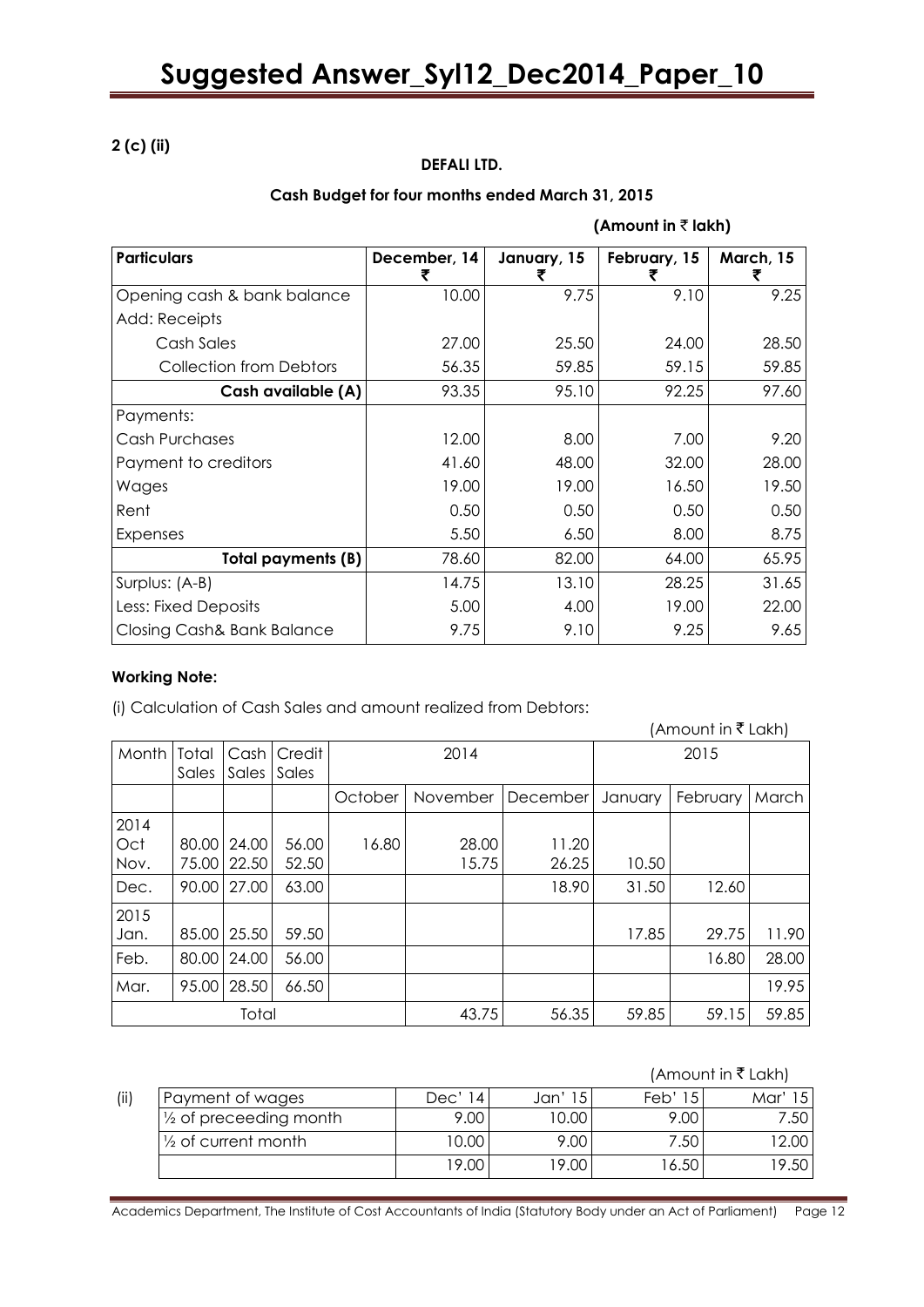| (iii) | Credit purchase (20%<br>less      |       | 48.00 | 32.00 | 28.00 |
|-------|-----------------------------------|-------|-------|-------|-------|
|       | than total purchase) paid to      |       |       |       |       |
|       | creditors                         | 41.60 |       |       |       |
| (iv)  | Payment of Expenses               |       |       |       |       |
|       | Rent paid                         | 0.50  | 0.50  | 0.50  | 0.50  |
|       | Expenses other than rent          | 5.50  | 7.5   | 8.5   | 9.00  |
|       | $\frac{1}{2}$ of Proceeding month | 2.75  | 2.75  | 3.75  | 4.25  |
|       | $\frac{1}{2}$ of current month    | 2.75  | 3.75  | 4.25  | 4.50  |
|       |                                   | 5.50  | 6.50  | 8.00  | 8.75  |

- **3. Answer** *any two* **questions (Carrying 8 marks each):**
	- **(a) (i) State the provisions of the companies (Cost Accounting Records) Rules 2011, regarding preparation of the compliance report. 6**
		- **(ii) A company has been in existence since 1992 and is covered under cost audit for the first time in 2013-14.**

**Whether it is mandatory to indicate previous figures while submitting the reports? 2**

- **(b) (i) Whether all manufacturing companies having turnover exceeding** ` **100 crores and or listed in a stock exchange are covered under companies (cost audit report) Rules 2011 and get cost audit conducted? 3**
	- **(ii) Is it Mandatory to Submit Performance Appraisal Report to Company Management or can it be a NIL Report?**

**Can Form III relating to Performance Appraisal Report be modified or it has to be strictly followed as prescribed? 5**

**(c) Briefly explain the objectives of the Cost Audit. 8**

### **Answer: 3. (a)**

- **(i)** The compliance report is to be prepared for the "company as a whole" under different product groups.
	- (i) If all the products/activities of a company, excluding the exempted categories, are covered under cost audit, then company will not be required to separately file the compliance report.
	- (ii) If one or more product(s)/activity(s) of a company is covered under cost audit and there are other products covered under Companies (Cost Accounting Records) Rules 2011 but not covered under Cost Audit as per companywise or industry specific Cost Audit orders dated 2<sup>nd</sup> May, 2011 and 3<sup>rd</sup> May, 2011 (amended by 30<sup>th</sup> June, 2011), the company will be required to file a Compliance Report (Company as a whole) covering products under cost audit and products not under cost audit.
	- (iii) If one or more product(s)/ activity(s) of a company is covered under Cost Audit and there are other products not covered under Companies (Cost Accounting Records) Rules 2011, then the company will not be required to file a Compliance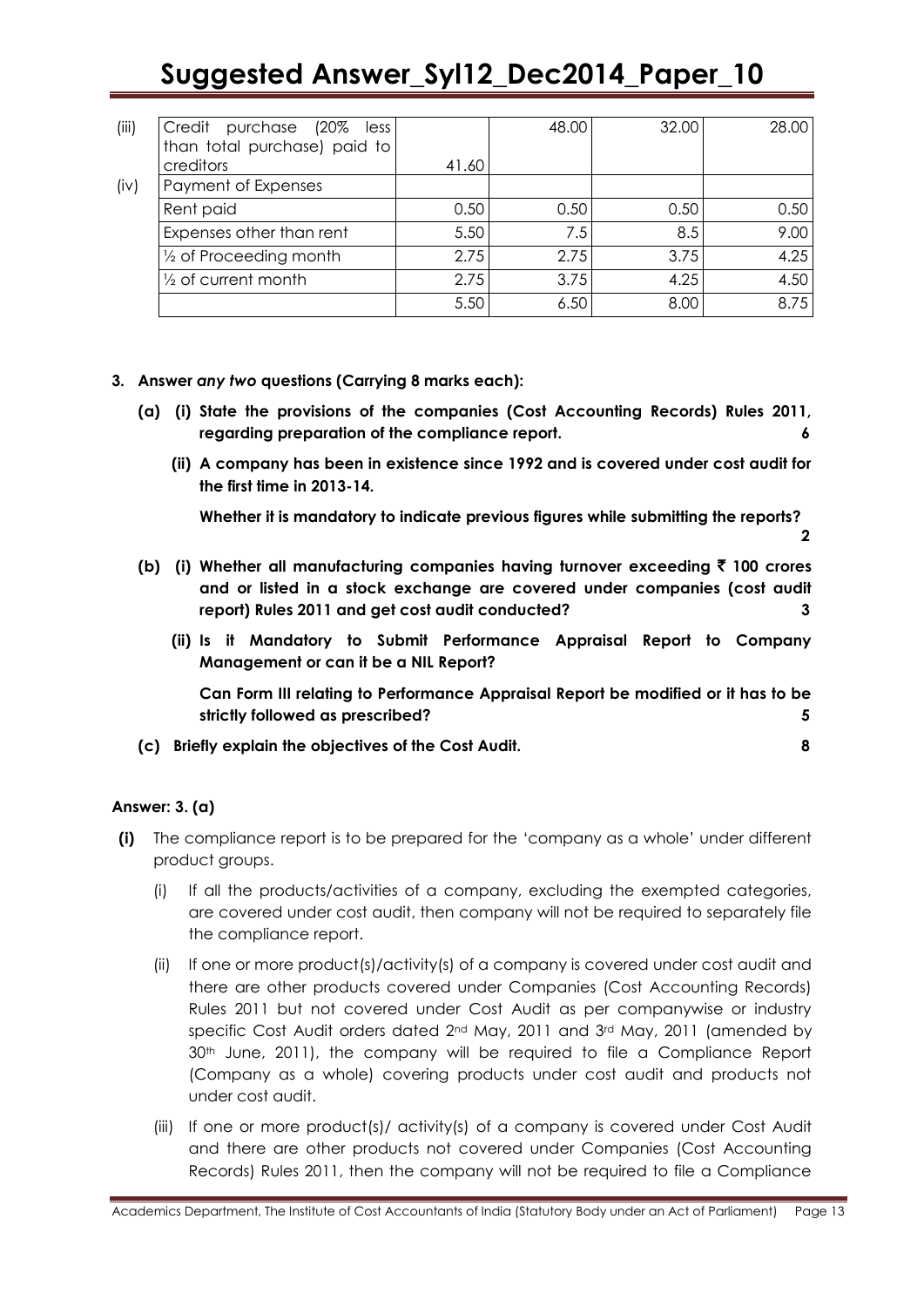Report since the product(s)/ activity(s) other than product(s)/activity(s) under Cost Audit are in the exempted category.

**(ii)** A company coming under the purview of the Cost Audit for the first time, the cost auditor shall mention figures for the previous year (s) certifying by means of a note that the figures so stated are on the basis of information furnished by the management, for which he has obtained a certificate from them.

### **Answer: 3. (b)**

- **(i)** All companies covered under cost audit orders dated 2nd May 2011, 3rd May 2011 (amended on 30th June 2011) and companies wherein cost audit orders were issued earlier in respect of products/activities covered by any or all of the Cost Accounting Records Rules as they existed before their supersession by the Companies (Cost Account Records) Rules 2011 published vide GSR 429 (E) dated 3rd June 2011 are covered under cost audit. Companies not falling under any of the above categories are not covered under cost Audit.
- **(ii)** It is mandatory to submit Performance Appraisal Report to company management which cannot be a nil report. Vide sub-rule 5 of Rule 4 of the Company (Cost Audit Report) Rules, 2011, every cost auditor, who submits a cost audit report shall also furnish Performance Appraisal Report, duly authenticated by the cost auditor, to the Board/Audit Committee of the company in the prescribed format (Form III). There cannot be nil report since list of the areas to be covered in the report as per Form III are relating to company"s operations being audited by the cost auditor. However, the frequency of this report viz. half yearly/annual (or even quarterly) is to be decided by the Company Management. The contents of the Performance Appraisal Report as given in Form III are "indicative", depending on the nature of business and activity of the company, the management and the cost auditor in consultation with each other can add or delete the indicative areas to be covered under the Performance Appraisal Report. The intention of the law appears to assign a role to the cost auditor to provide an independent view of the performance of the company to enable the management to take corrective steps wherever necessary. The institute is also going to bring out a guidance note on the subject.

### **Answer: 3. (c)**

### **Objectives of Cost Audit:**

Cost Audit has both general and social objectives. The general objectives can be described to include the following:

- (1) Verification of cost accounts with a view to ascertaining that these have been properly maintained and compiled according to the cost accounting system followed by the enterprise.
- (2) Ensuring that the prescribed procedures of cost accounting records rules are duly adhered to.
- (3) Detection of errors and fraud.
- (4) Verification of the cost of each "cost unit" and "Cost center" to ensure that these have been properly ascertained.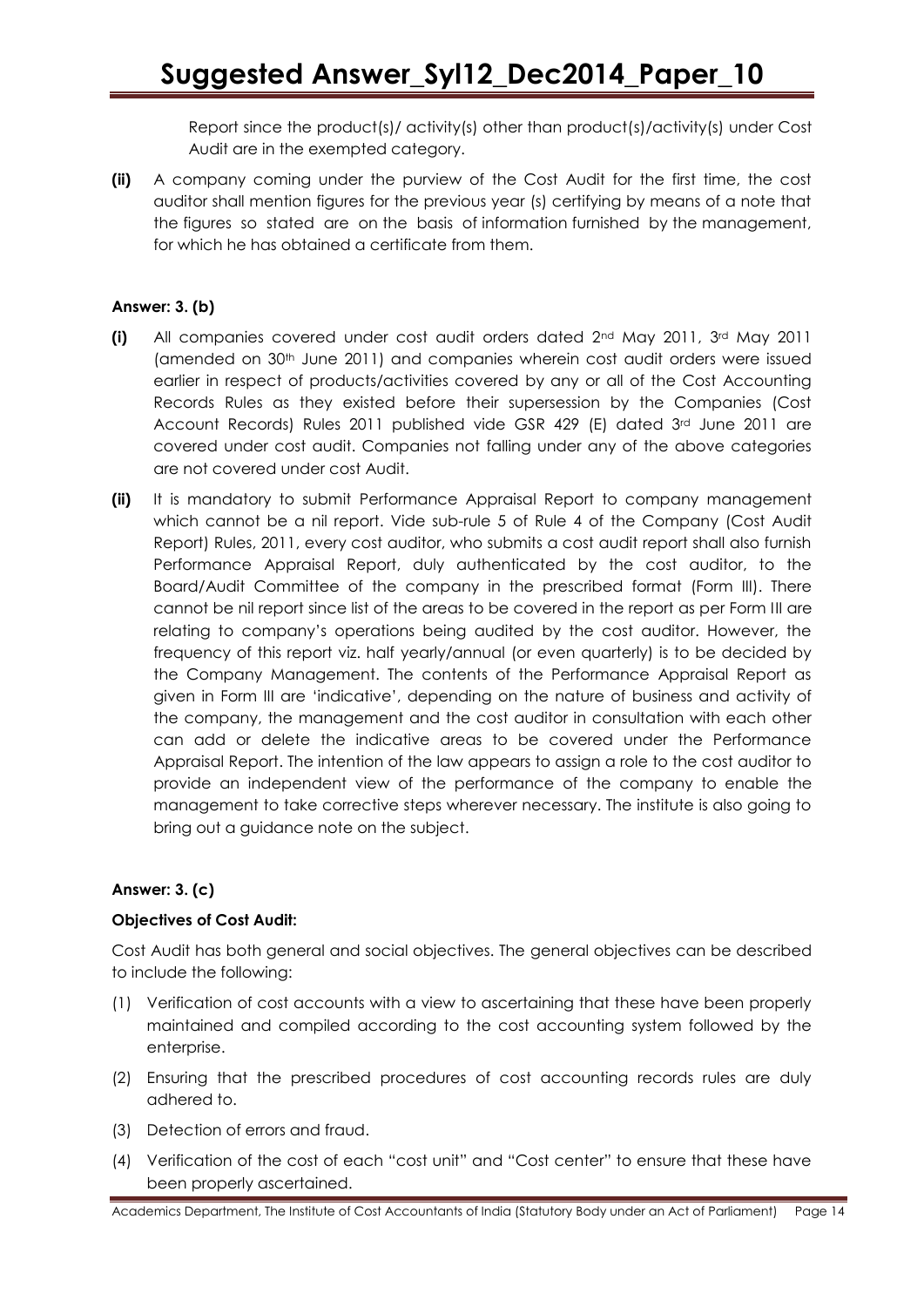- (5) Determination of inventory valuation.
- (6) Facilitating the fixation of prices of goods and services.
- (7) Periodical reconciliation between cost accounts and financial accounts.
- (8) Ensuring optimum utilization of human, physical and financial resources of the enterprise.
- (9) Detection and correction of abnormal loss of material and time.
- (10) Inculcation of cost consciousness.
- (11) Advising management, on the basis of inter-firm comparison of cost records, as regards the areas where performance calls for improvement.
- (12) Promoting corporate governance through various operational disclosures to the directors.

Among the social objectives of cost audit, the following deserve special mention :

- Facilitation in fixation of reasonable prices of goods and services produced by the enterprise.
- Improvement in productivity of human, physical and financial resources of the enterprise.
- Channelising of the enterprise resources to most optimum, productive and profitable areas.
- Availability of audited cost data as regards contracts containing escalation clauses.
- Facilitation in settlement of bills in the case of cost-plus contracts entered into by the Government
- Pinpointing areas of inefficiency and mismanagement, if any for the benefit of shareholders, consumer! etc., such that necessary corrective action could be taken in time.

#### **4. Answer** *any three* **questions (Carrying 8 marks each):**

- **(a) (i) How is the price determined by a firm under Oligopoly? 4**
	- **(ii) The demand function for a particular brand of Pocket Calculators is P = 75 - 0-3Q – 0.05 Q2.**

**Find the consumers' surplus at the quantity (Q) of 15 calculators. 4**

**(b) (i) Calculate the trend values by the method of least squares from the date given below and estimate the sales demand of milk for the year 2015-2016. 5**

| Year                  | 2008-09 |    |    |    | 2009-10   2010-11   2011-12 2012-13   2013-14 |    |
|-----------------------|---------|----|----|----|-----------------------------------------------|----|
| Sale of milk (in      | 20      | 25 | 27 | 35 | 38                                            | 41 |
| <b>I</b> lakh litres) |         |    |    |    |                                               |    |

- (ii) **PARU Enterprise can sell 'X' items (** $X \ge 0$ **) at a price of (650**  $x$ **) each. The cost of Producing 'X' items is**  $\bar{x}$  **(x<sup>2</sup> + 10x +12). How many items should be sold to make the maximum profit? 3**
- **(c) What are the factors to be considered while setting the price of a PRODUCT? 8**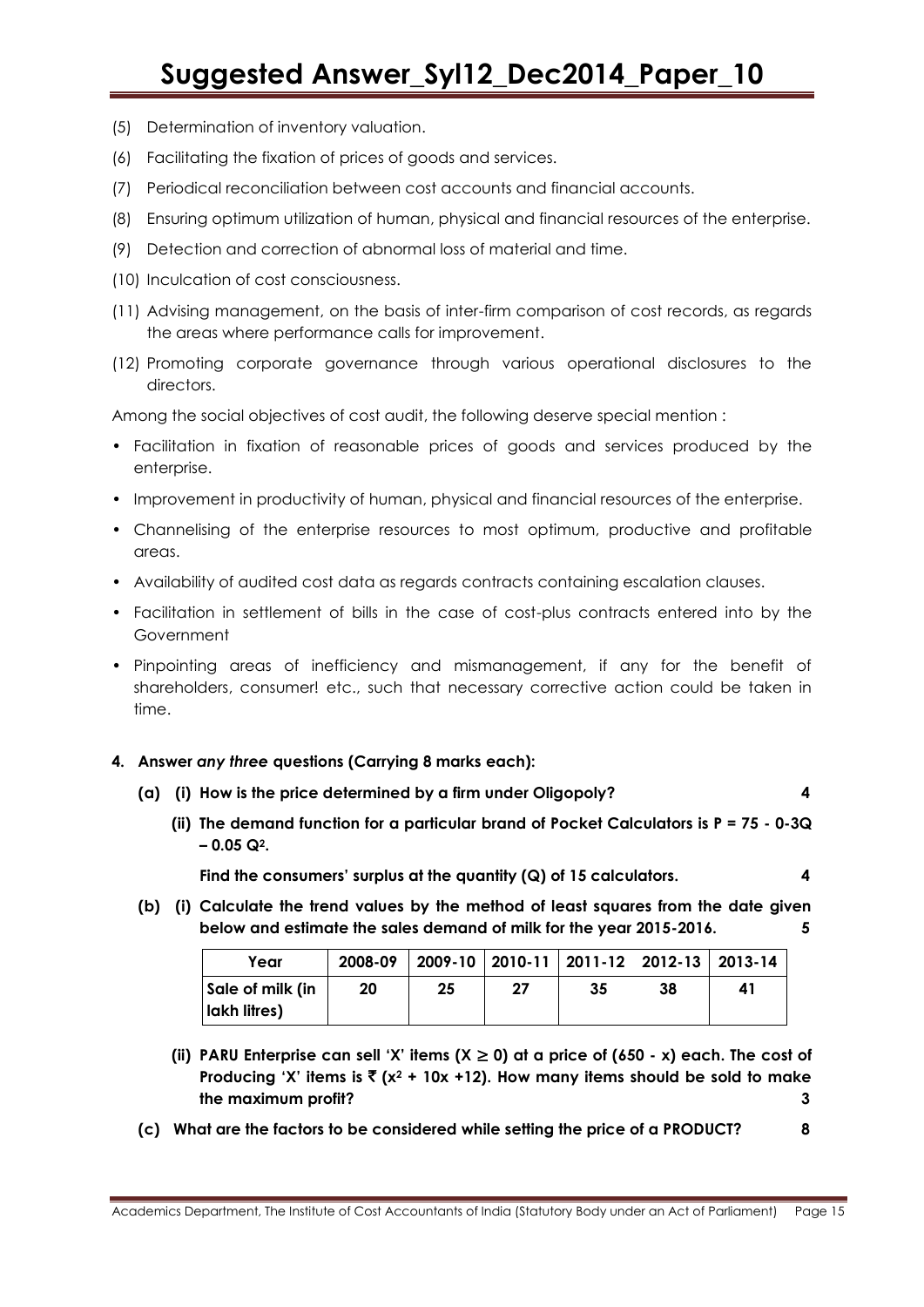- (d) (i) The total cost of daily output of Q tonnes of coal is  $\bar{\bar{\tau}}$  (  $\frac{1}{10}$  q<sup>3</sup> 3q<sup>2</sup> + 50q). What is the **value of q, when average cost is minimum? Verify that at this level, Average Cost = Marginal Cost. 2+2=4**
	- **(ii) State what are the different types of income elasticity of demand? 4**

### **Answer: 4. (a) (i)**

### **PRICE DETERMINATION UNDER OLIGOPOLY:**

Price can be determined in three ways under oligopoly:

- 1. Independent pricing;
- 2. Pricing under collusion;
- 3. Price Leadership
- 1. **Independent pricing:** If there is a product differentiation under oligopoly each firm can act as a monopoly and fixes the price independently. Therefore the firm may determine its price in that way where it gets maximum profits. If there is no product differentiation, it is difficult to know the price determination in accurate manner the firm may compete each other and finally they may fix the common reasonable price which cannot be changed.
- 2. **Pricing Under collusion:** Most of the firms have the opinion that independent price determination leads to uncertainly. To avoid this defect there is a tendency among the oligopoly firm to act collectively by collusion. In this method these firms may make "cartle arrangement. The centralized cartle determines the output produce by different firms and the price is also determined which is the most acceptable by all firms.
- 3. **Price leadership:** If the other firms follow the price which is determined by one firm in oligopoly then we can say that there is a dominant firm or the firm with low costs or well established old firm- may take this leadership and fixes the price.

### **4 (a) (ii)**

 $P = 75 - 0.3Q - 0.05Q^2$ 

at  $Q = 15$ , P = 75 - 0.3 x 15 - 0.05 x 15<sup>2</sup>

= 59.25 (on reduction)

Now  $PQ = 59.25 \times 15 = 888.75$ 

Now PQ = 59.25 x 15 = 888.75  
\nconsumer's surplus = 
$$
\int_0^{15} P dQ - PQ = \int_0^{15} (75 - 0.3Q - 0.05Q^2) dQ - PQ
$$
\n
$$
= \left[ 75Q - 0.3 \frac{Q^2}{2} - 0.05 \frac{Q^3}{3} \right]_0^{15} - 888.75
$$
\n
$$
= \left[ 75 \times 15 - 0.3 \times \frac{15^2}{2} - 0.05 \frac{15^3}{3} \right] - 888.75
$$
\n
$$
= 1035 - 888.75 = 146.25
$$

Hence the consumer"s surplus is 146.25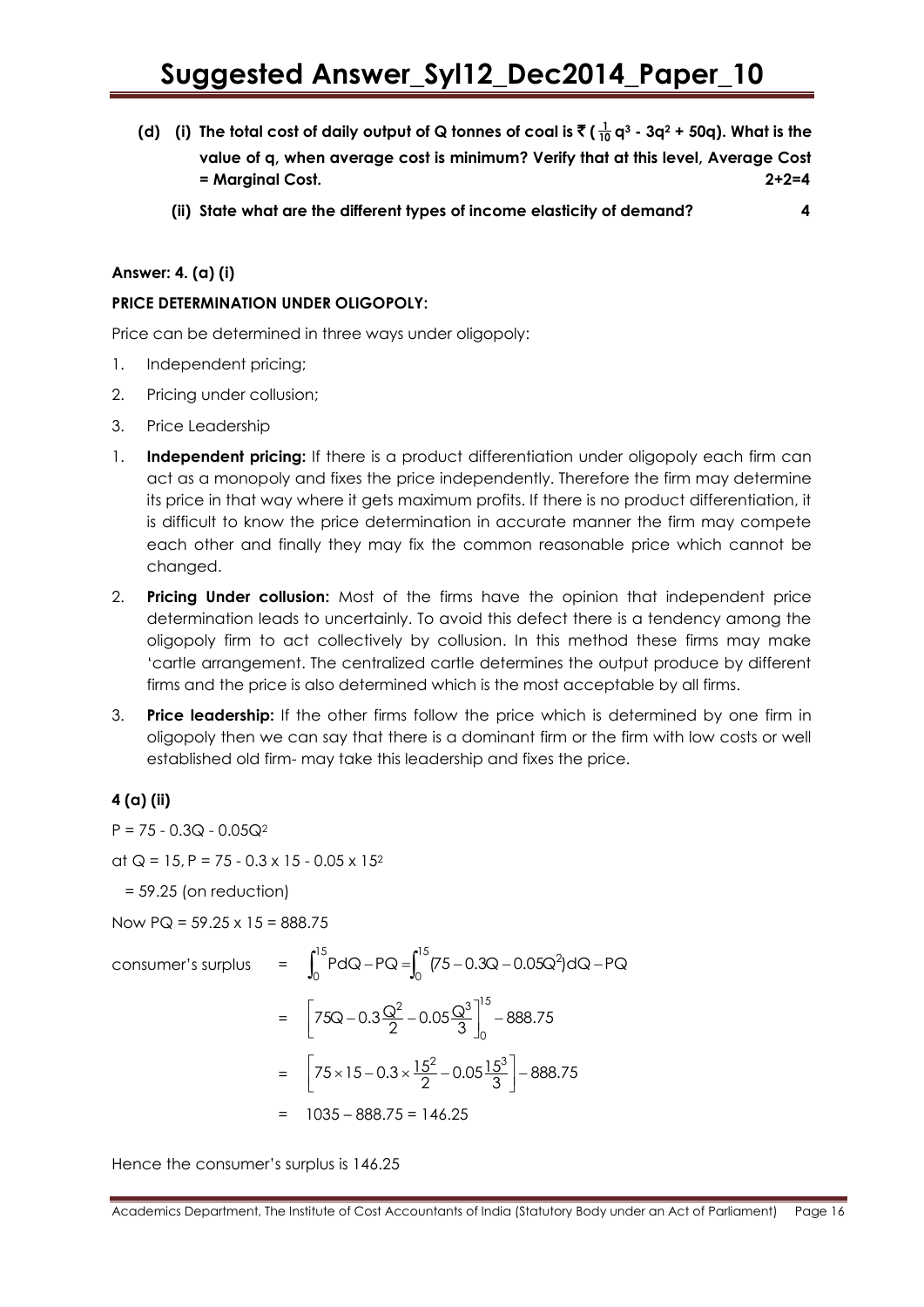### **4 (b) (i)**

| Year        | Sale of Milk (Y)<br>(in lakh litres) | Deviation from<br>mid year (X) | $X^2$               | xy                   | Trend values<br>$YC = 31 + 4.34x$ |
|-------------|--------------------------------------|--------------------------------|---------------------|----------------------|-----------------------------------|
| 2008-09     | 20                                   | $-2.5$                         | 6.25                | -50                  | 20.15                             |
| 2009-10     | 25                                   | $-1.5$                         | 2.25                | $-37.5$              | 24.49                             |
| 2010-11     | 27                                   | $-0.5$                         | 0.25                | $-13.5$              | 28.83                             |
| $2011 - 12$ | 35                                   | $+0.5$                         | 0.25                | 17.5                 | 33.17                             |
| 2012-13     | 38                                   | $+1.5$                         | 2.25                | 57                   | 37.51                             |
| $2013 - 14$ | 41                                   | $+2.5$                         | 6.25                | 102.5                | 41.85                             |
| $N=6$       | 5Y=186                               | $5x=0$                         | $\Sigma X^2 = 17.5$ | $\overline{Y}$ XY=76 | $YC=186$                          |

 $Yc = a + bx$ 

$$
a = \frac{\Sigma Y}{N} = \frac{186}{6} = 31
$$

$$
b = \frac{\Sigma XY}{\Sigma X^2} = \frac{76}{17.5} = 4.34
$$

Hence, Trend line or equation: YC = 31+4.34X Estimation of sales demand for the year 2015-16:  $YC = 31 + (4.34 \times 4.5) = 50.53$  lakh litres

#### **4 (b) (ii)**

Given price (p) =  $650-x$ ; cost (c) =  $x^2+10x+12$ Output = x ≥ 0; Revenue (R) *=* px *=* 650x - x<sup>2</sup> Profit = R-C =  $650x - x^2 - (x^2 + 10x + 12) = 640x - 2x^2 - 12$  (say Y) In order that maximum profit is attained.

$$
\frac{dy}{dx} = 0, \text{ and}
$$
\n
$$
\frac{d^2y}{dx^2} = \text{Negative Value; } \frac{dy}{dx} = 640 - 4 \times 0 = 0;
$$
\n
$$
= -4 \times 0.40 = 640; \times 0 = 160;
$$

$$
\frac{d^2y}{dx^2} = -4
$$
, which is negative

Profit is maximum at  $x = 160$  items

Hence, the number of items to be sold for maximization of profit is 160 items.

**4 (c)** The factors to be considered while setting the price of a product are enumerated below: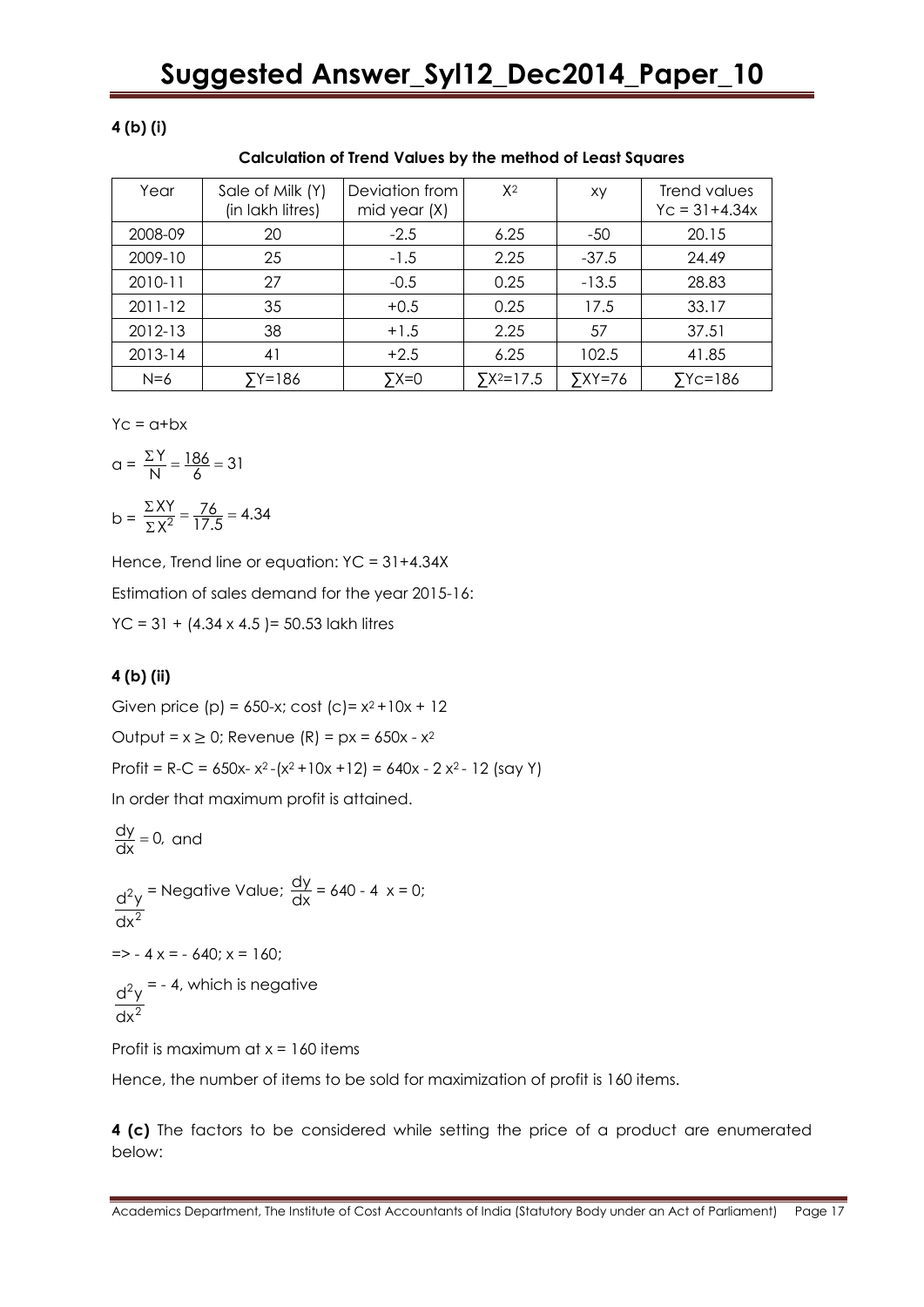- 1. **Target customers:** Price of product is depend on the capacity of buyers to buy at various prices, in other words, influence of price elasticity of demand will be examined.
- 2. **Cost of the product:** Pricing is primarily based on how much it costs to produce and market the product, i.e., both production and distribution cost.
- 3. **Competition:** Severe competition may indicate a lower price than when there is monopoly or little competition.
- 4. **The law:** Government authorities place numerous restrictions on pricing activities.
- 5. **Social responsibility:** Pricing affects many parties, including employees, shareholders and the public at large. These should be considered in pricing.
- 6. **Market position of the firm:** The position of the market may also influence the pricing decision of the firm. It is only why the different producers of identical products sell their products at different prices.
- 7. **Distribution channel policy:** The prices of products will also depend upon the policy regarding distribution channel. The longer the channel, the higher would be the distribution costs and consequently higher the prices.
- 8. **Price elasticity of Demand:** Price elasticity refers to consequential change in demand due to change in price of the commodity. It is the relative responsiveness to the changes in price. As there is an inverse relationship between price and demand for product, the demand will increase with fall in price.
- 9. **Economic environment:** In recession, prices are reduced to a sizeable extend to maintained the level of turnover. On the other hand, prices are charged higher in boom period to cover the increasing cost of production and distribution.

### **4(d) (i)**

**4(d) (i)**  
A. C. = 
$$
\frac{TC}{\text{quantity}} = \frac{1}{q} \left( \frac{1}{10} q^3 - 3q^2 + 50q \right) = \frac{1}{10} q^2 - 3q + 50
$$

$$
\frac{d(A.C.)}{dq} = \frac{1}{5}q - 3
$$
. For max. or min, 
$$
\frac{d(A.C.)}{dq} = 0
$$

i.e.  $\frac{1}{5}$ q - 3 = 0 or, q = 15

Again,  $\frac{d^{2(A.C.)}}{dx^2}$  $\frac{d^{2(A.C.)}}{dq^2} = \frac{1}{5} > 0$ . Minimum

So, at q = 15, average cost is minimum.

M.C. = 
$$
\frac{d}{dq}
$$
 (T.C.) =  $\frac{d}{dq} (\frac{1}{10}q^3 - 3q^2 + 50q) = \frac{3}{10}q^2 - 6q + 50$ .

Now by question  $AC = MC$ 

Now by question AC = MC  
i. e., 
$$
\frac{1}{10}q^2 - 3q + 50 = \frac{3}{10}q^2 - 6q + 50 \Rightarrow \frac{2}{10}q^2 - 3q = 0
$$

Academics Department, The Institute of Cost Accountants of India (Statutory Body under an Act of Parliament) Page 18